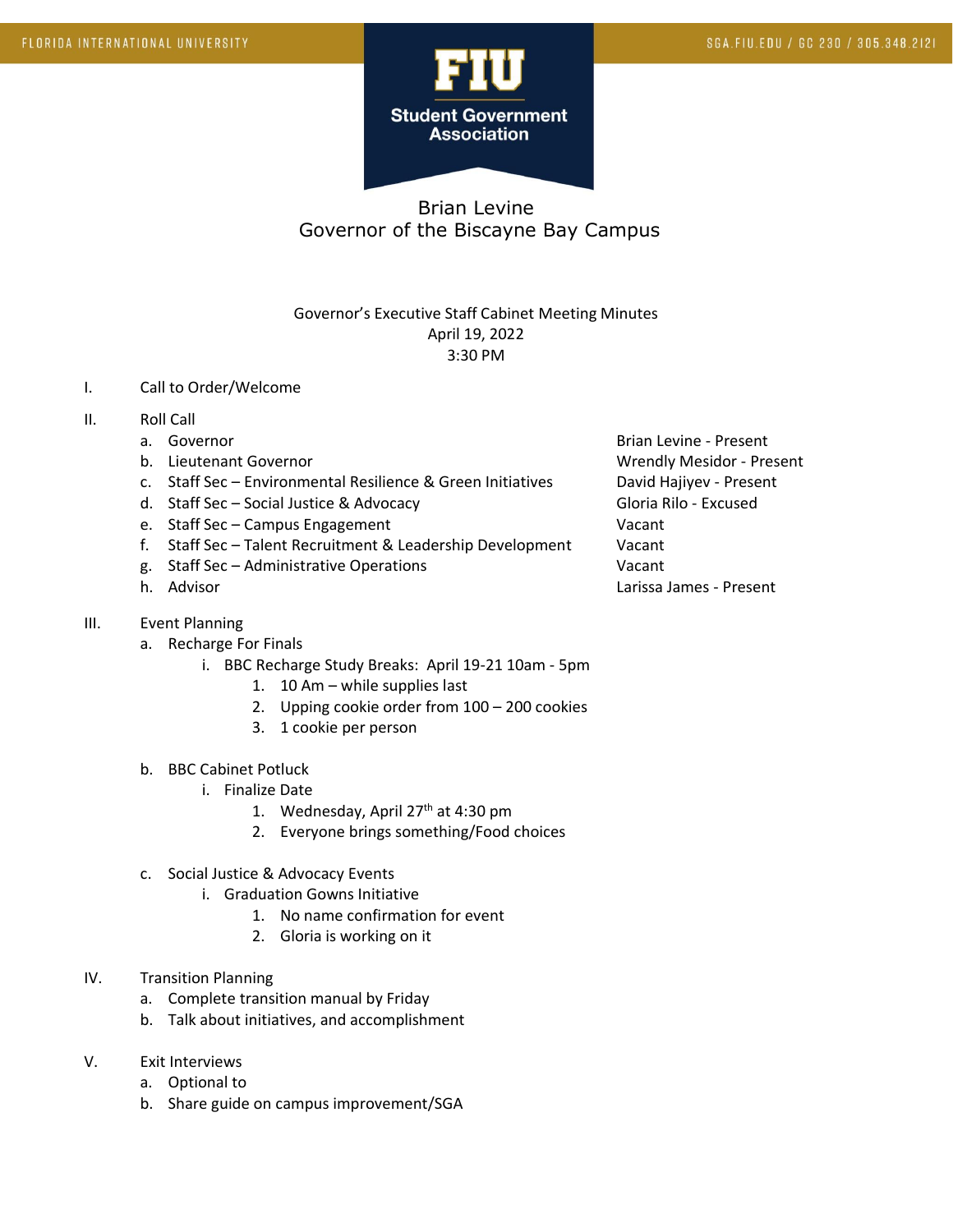

## Brian Levine Governor of the Biscayne Bay Campus

- c. Share initiative accomplishment
- VI. Important Dates
	- a. April 19, 2022 SGA Composite Picture
		- i. MMC SGA Office in Graham Center 230 8pm-9pm
			- 1. Happening today from 8 9 pm
			- 2. Highly recommended
	- b. April 20, 2022 SGA Banquet MMC Graham Center 243 7pm-10pm Please RSVP
		- i. RSVP at go.fiu.edu/sgabanquet
			- 1. Bring a plus 1
			- 2. Nominate candidate for awards
- VII. Reports/Updates/Planning
	- a. Lieutenant Governor Wrendly Mesidor
		- i. Graduated with Global Learning Medallion
		- ii. Conversated with Social justice & Michael Hearon office about possibly getting more involve with SGA
		- iii. Communicate with Students on getting involved with future SGA
		- iv. Attended Presidential Search
	- b. Staff Secretary David Hajiyev
		- i. Ask Gloria to bring more crackers
		- ii. Bring lids for coffee
		- iii. Cold water option
		- iv. Had a conversation with PantherNow
	- c. Staff Secretary Gloria Rilo No Report
	- d. Governor Brian Levine
		- i. Attended last staff meeting at BBC
		- ii. Will meet with AVA & Larissa
		- iii. Have Ava meet with Kat
		- iv. Attended Presidential Search
	- e. Advisor Larissa James
		- i. Should receive Stipend by May  $6<sup>th</sup>$
		- ii. Fill out Superlative form and nominate someone
- VIII. Announcements
	- a. Upcoming Events
		- i. SGA Earth Day Event April 22, 2033 (Friday)
			- 1. MMC GC Lawns 11-3pm
		- ii. BBC Late Night Breakfast April 25, 2022 (Monday)